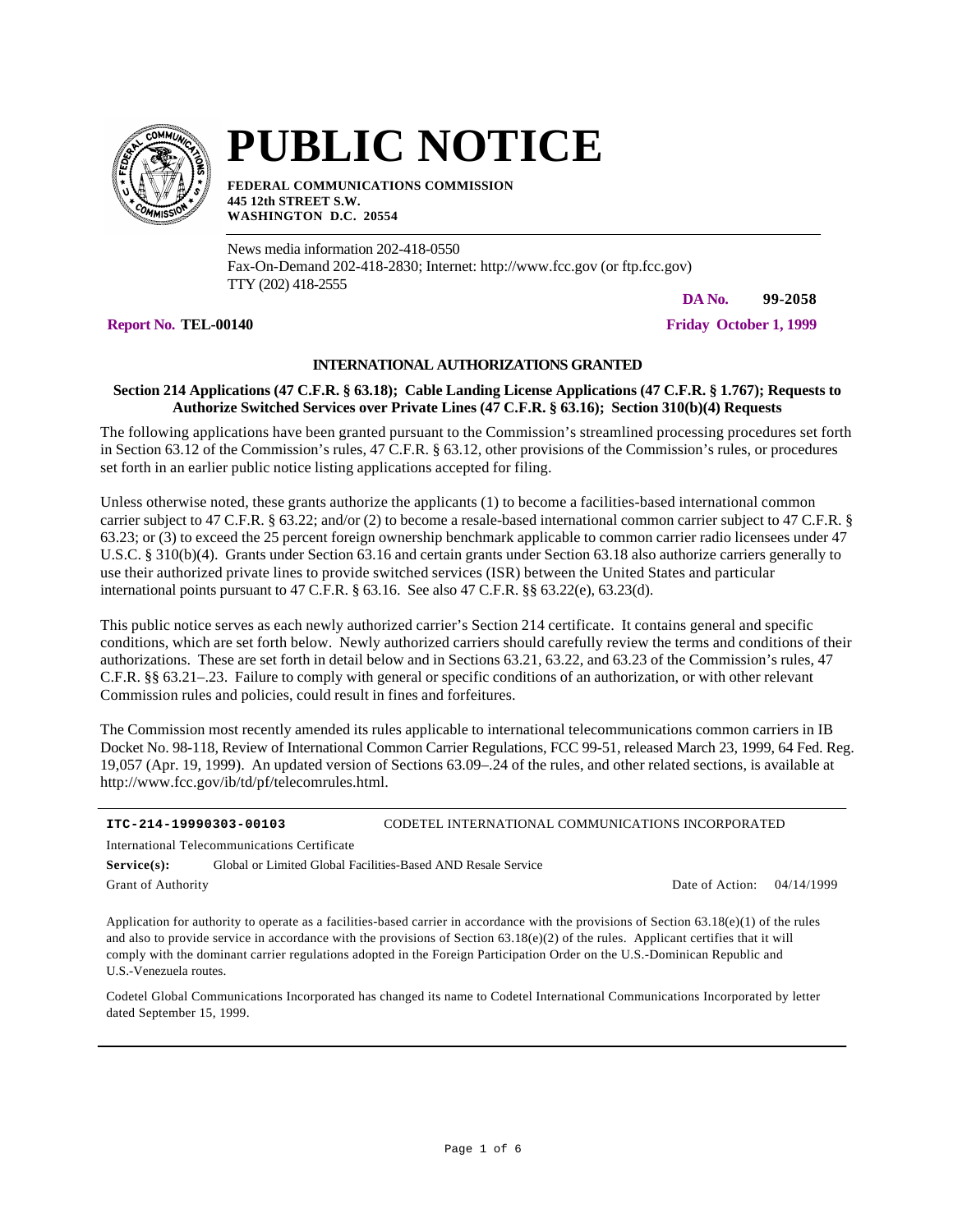| ITC-214-19990329-00543                                                                               | <b>G3 TECH INTERNATIONAL CORP.</b>                                                                                                         |                 |            |
|------------------------------------------------------------------------------------------------------|--------------------------------------------------------------------------------------------------------------------------------------------|-----------------|------------|
| International Telecommunications Certificate                                                         |                                                                                                                                            |                 |            |
| Global or Limited Global Resale Service<br>Service(s):                                               |                                                                                                                                            |                 |            |
| Grant of Authority                                                                                   |                                                                                                                                            | Date of Action: | 09/29/1999 |
|                                                                                                      |                                                                                                                                            |                 |            |
|                                                                                                      | Application for authority to provide service in accordance with the provisions of Section $63.18(e)(2)$ of the rules.                      |                 |            |
| ITC-214-19990830-00570                                                                               | <b>AFFINITY 2000</b>                                                                                                                       |                 |            |
| International Telecommunications Certificate                                                         |                                                                                                                                            |                 |            |
| Service(s):                                                                                          | Global or Limited Global Facilities-Based AND Resale Service                                                                               |                 |            |
| Grant of Authority                                                                                   |                                                                                                                                            | Date of Action: | 09/29/1999 |
| and also to provide service in accordance with the provisions of Section $63.18(e)(2)$ of the rules. | Application for authority to operate as a facilities-based carrier in accordance with the provisions of Section $63.18(e)(1)$ of the rules |                 |            |
| ITC-214-19990830-00572                                                                               | AKRON-CANTON CONNECTION, INC.                                                                                                              |                 |            |
| International Telecommunications Certificate                                                         |                                                                                                                                            |                 |            |
| Global or Limited Global Resale Service<br>Service(s):                                               |                                                                                                                                            |                 |            |
| Grant of Authority                                                                                   |                                                                                                                                            | Date of Action: | 09/29/1999 |
|                                                                                                      |                                                                                                                                            |                 |            |
|                                                                                                      | Application for authority to provide service in accordance with the provisions of Section 63.18(e)(2) of the rules.                        |                 |            |
| ITC-214-19990831-00545                                                                               | CAPITAL NETWORK MARKETING, INC.                                                                                                            |                 |            |
| International Telecommunications Certificate                                                         |                                                                                                                                            |                 |            |
| Service(s):                                                                                          | Global or Limited Global Facilities-Based AND Resale Service                                                                               |                 |            |
| Grant of Authority                                                                                   |                                                                                                                                            | Date of Action: | 09/29/1999 |
|                                                                                                      |                                                                                                                                            |                 |            |
| and also to provide service in accordance with the provisions of Section $63.18(e)(2)$ of the rules. | Application for authority to operate as a facilities-based carrier in accordance with the provisions of Section $63.18(e)(1)$ of the rules |                 |            |
| ITC-214-19990831-00573                                                                               | UKI COMMUNICATIONS, INC.                                                                                                                   |                 |            |
| International Telecommunications Certificate                                                         |                                                                                                                                            |                 |            |
| Service(s):                                                                                          | Global or Limited Global Facilities-Based AND Resale Service                                                                               |                 |            |
| Grant of Authority                                                                                   |                                                                                                                                            | Date of Action: | 09/29/1999 |
|                                                                                                      |                                                                                                                                            |                 |            |
| and also to provide service in accordance with the provisions of Section $63.18(e)(2)$ of the rules. | Application for authority to operate as a facilities-based carrier in accordance with the provisions of Section $63.18(e)(1)$ of the rules |                 |            |
| ITC-214-19990831-00574                                                                               | TRC TELECOM, INC.                                                                                                                          |                 |            |
| International Telecommunications Certificate                                                         |                                                                                                                                            |                 |            |
| Service(s):                                                                                          | Global or Limited Global Facilities-Based AND Resale Service                                                                               |                 |            |
| Grant of Authority                                                                                   |                                                                                                                                            | Date of Action: | 09/29/1999 |
|                                                                                                      |                                                                                                                                            |                 |            |
| and also to provide service in accordance with the provisions of Section $63.18(e)(2)$ of the rules. | Application for authority to operate as a facilities-based carrier in accordance with the provisions of Section $63.18(e)(1)$ of the rules |                 |            |
| ITC-214-19990901-00557                                                                               | AVANA COMMUNICATIONS CORPORATION                                                                                                           |                 |            |
| International Telecommunications Certificate                                                         |                                                                                                                                            |                 |            |
| Service(s):<br>Global or Limited Global Resale Service                                               |                                                                                                                                            |                 |            |
| Grant of Authority                                                                                   |                                                                                                                                            | Date of Action: | 09/29/1999 |
|                                                                                                      |                                                                                                                                            |                 |            |

Application for authority to provide service in accordance with the provisions of Section 63.18(e)(2) of the rules.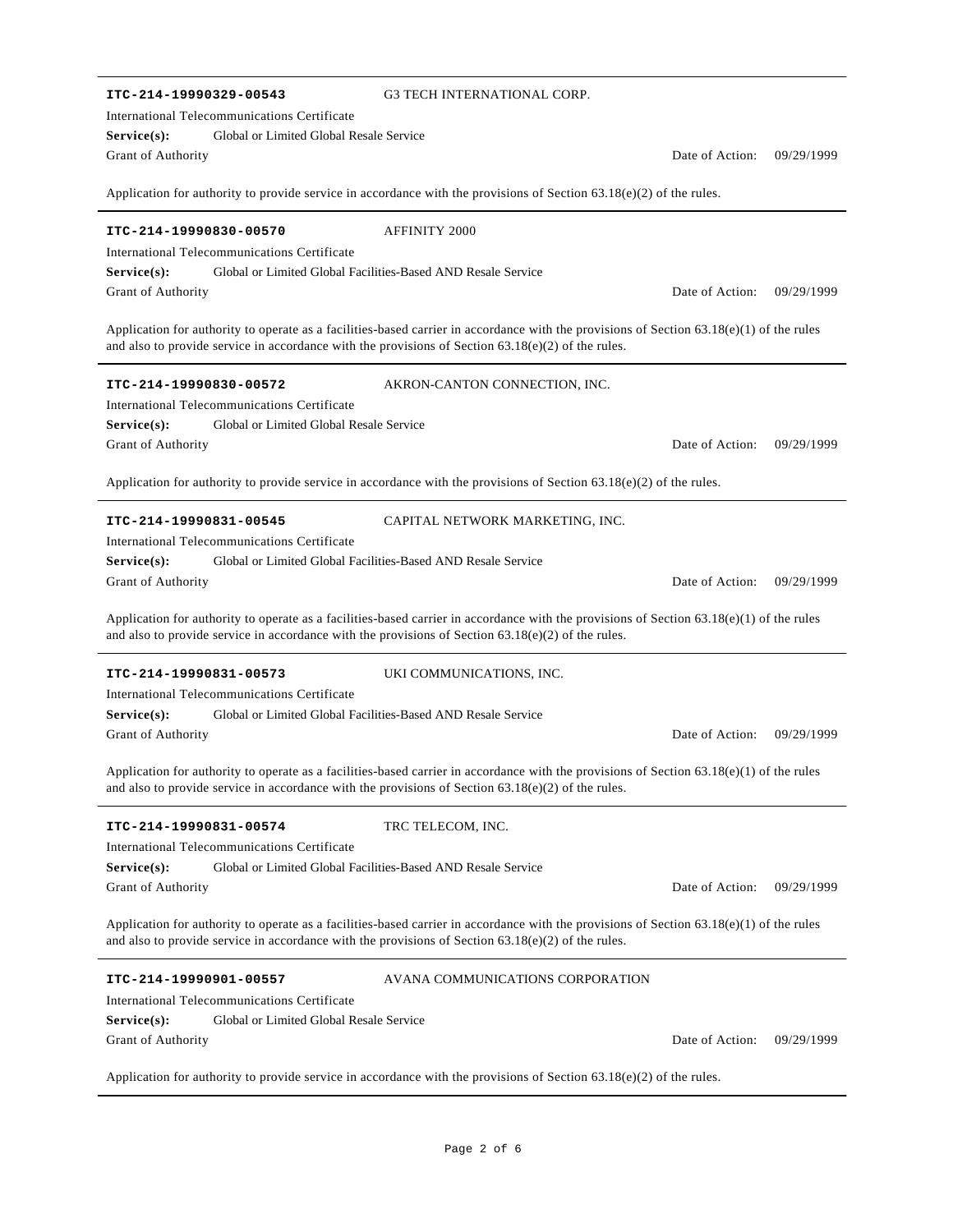| ITC-214-19990903-00558                                                                                                                                                                                                                             | OPTILINK COMMUNICATIONS, INC.                                                                                        |                 |            |  |  |  |
|----------------------------------------------------------------------------------------------------------------------------------------------------------------------------------------------------------------------------------------------------|----------------------------------------------------------------------------------------------------------------------|-----------------|------------|--|--|--|
| International Telecommunications Certificate                                                                                                                                                                                                       |                                                                                                                      |                 |            |  |  |  |
| Global or Limited Global Resale Service<br>Service(s):                                                                                                                                                                                             |                                                                                                                      |                 |            |  |  |  |
| <b>Grant of Authority</b>                                                                                                                                                                                                                          |                                                                                                                      | Date of Action: | 09/29/1999 |  |  |  |
| Application for authority to provide service in accordance with the provisions of Section $63.18(e)(2)$ of the rules.                                                                                                                              |                                                                                                                      |                 |            |  |  |  |
| ITC-214-19990908-00561                                                                                                                                                                                                                             | AMERICAN FIBER NETWORK, INC. (d/b/a AFN)                                                                             |                 |            |  |  |  |
| International Telecommunications Certificate                                                                                                                                                                                                       |                                                                                                                      |                 |            |  |  |  |
| Service(s):                                                                                                                                                                                                                                        | Global or Limited Global Facilities-Based Service, Global or Limited Global Resale Service                           |                 |            |  |  |  |
| Grant of Authority                                                                                                                                                                                                                                 |                                                                                                                      | Date of Action: | 09/29/1999 |  |  |  |
| Application for authority to operate as a facilities-based carrier in accordance with the provisions of Section $63.18(e)(1)$ of the rules<br>and also to provide service in accordance with the provisions of Section $63.18(e)(2)$ of the rules. |                                                                                                                      |                 |            |  |  |  |
| ITC-214-19990908-00562                                                                                                                                                                                                                             | ELLINGTON TELEPHONE COMPANY (d/b/a McCORMACK-MISSOURI)                                                               |                 |            |  |  |  |
| International Telecommunications Certificate                                                                                                                                                                                                       |                                                                                                                      |                 |            |  |  |  |
| Global or Limited Global Resale Service<br>$Service(s)$ :                                                                                                                                                                                          |                                                                                                                      |                 |            |  |  |  |
| Grant of Authority                                                                                                                                                                                                                                 |                                                                                                                      | Date of Action: | 09/29/1999 |  |  |  |
|                                                                                                                                                                                                                                                    | Application of authority to provide service in accordance with the provisions of Section $63.18(e)(2)$ of the rules. |                 |            |  |  |  |
| ITC-214-19990910-00575                                                                                                                                                                                                                             | PALMETTO TELEPHONE COMMUNICATIONS, LLC.                                                                              |                 |            |  |  |  |
| International Telecommunications Certificate                                                                                                                                                                                                       |                                                                                                                      |                 |            |  |  |  |
| Service(s):<br>Global or Limited Global Resale Service                                                                                                                                                                                             |                                                                                                                      |                 |            |  |  |  |
| Grant of Authority                                                                                                                                                                                                                                 |                                                                                                                      | Date of Action: | 09/29/1999 |  |  |  |
| Application of authority to provide service in accordance with the provisions of Section 63.18(e)(2) of the rules.                                                                                                                                 |                                                                                                                      |                 |            |  |  |  |
| ITC-214-19990910-00576                                                                                                                                                                                                                             | SANDHILL COMMUNICATIONS, LLC                                                                                         |                 |            |  |  |  |
| International Telecommunications Certificate                                                                                                                                                                                                       |                                                                                                                      |                 |            |  |  |  |
| Global or Limited Global Resale Service<br>Service(s):                                                                                                                                                                                             |                                                                                                                      |                 |            |  |  |  |
| Grant of Authority                                                                                                                                                                                                                                 |                                                                                                                      | Date of Action: | 09/29/1999 |  |  |  |
| Application of authority to provide service in accordance with the provisions of Section $63.18(e)(2)$ of the rules.                                                                                                                               |                                                                                                                      |                 |            |  |  |  |
|                                                                                                                                                                                                                                                    |                                                                                                                      |                 |            |  |  |  |
| <b>INFORMATIVE</b>                                                                                                                                                                                                                                 |                                                                                                                      |                 |            |  |  |  |
| ITC-214-19970821-00503                                                                                                                                                                                                                             | AMERICAN COMMUNICATION SERVICES INTERNATIONAL, INC. (d/b/a<br>e.spire Communications, Inc. )                         |                 |            |  |  |  |
| American Communication Services International, Inc. has adopted the name e.spire Communications, Inc. for the purpose of<br>doing business by letter dated August 11, 1999. Previous file numbers ITC-97-504 and ITC-97-527.                       |                                                                                                                      |                 |            |  |  |  |
| ITC-214-19980303-00158                                                                                                                                                                                                                             | CABLE & WIRELESS HKT PACIFIC LTD.                                                                                    |                 |            |  |  |  |
| Hong Kong Telecommunications (Pacific) Limited has changed its name to Cable & Wireless HKT Pacific Ltd. This notification<br>also include file numbers: ITC-214-19980930-00689; ITC-214-19981218-00880; ITC-214-19990601-00305;                   |                                                                                                                      |                 |            |  |  |  |

**ITC-214-19990412-00202** GLOBAL CROSSING HOLDINGS USA INC. Global Crossing Marketing USA Inc. has changed its name to Global Crossing Holdings USA Inc. by letter dated September 7,

ITC-214-19990601-00306; ITC-214-19990601-00307 and ITC-214-19990601-00308 by letter dated August 6, 1999.

1999.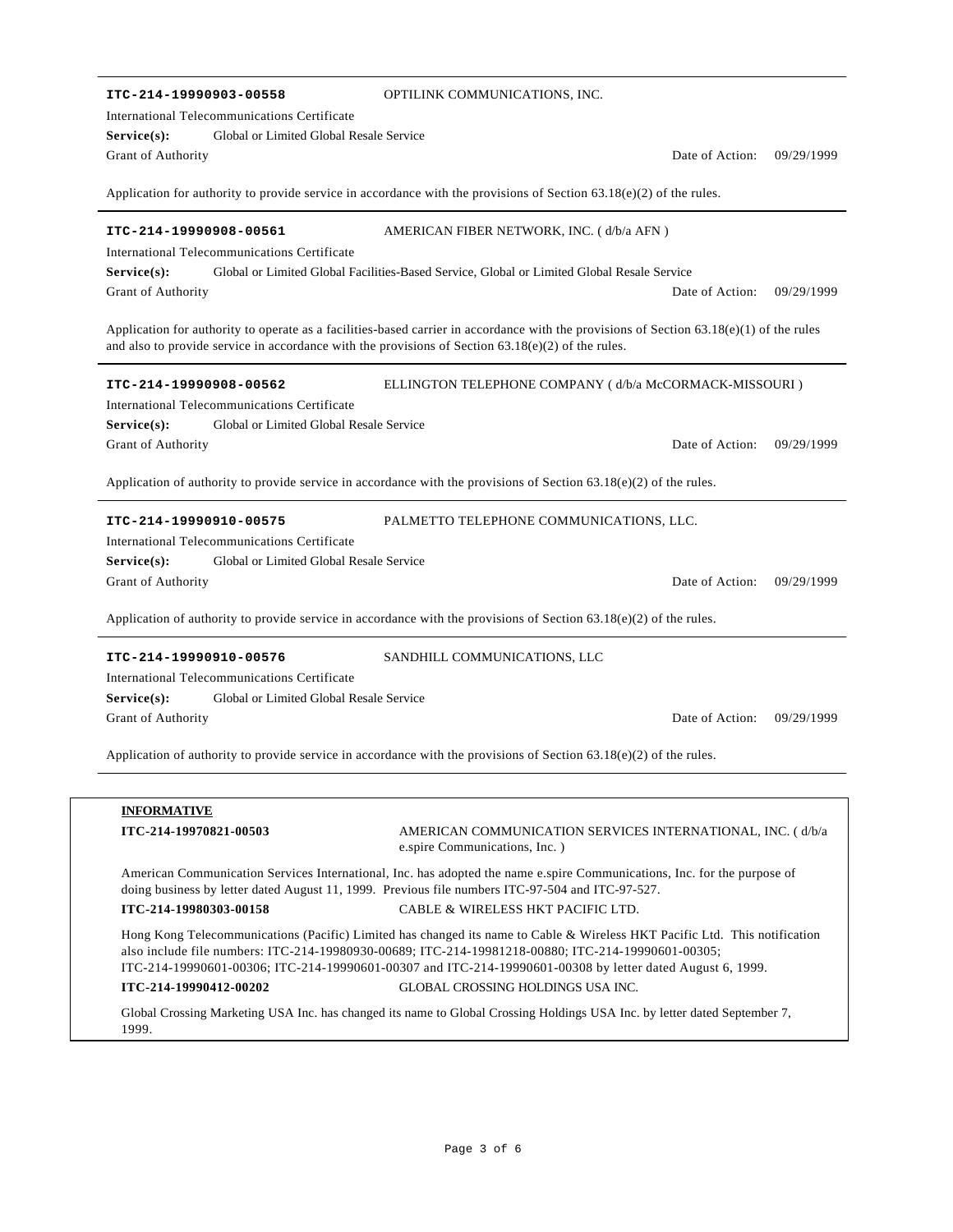## CONDITIONS APPLICABLE TO INTERNATIONAL SECTION 214 AUTHORIZATIONS

(1) These authorizations are subject to the Exclusion List for International Section 214 Authorizations, which identifies restrictions on providing service to particular countries or using particular facilities. The most recent Exclusion List is attached to this Public Notice. The list applies to all U.S. international carriers, including those that have previously received global or limited global Section 214 authority, whether by streamlined grant or specific written order. Carriers are advised that the attached Exclusion List is subject to amendment at any time pursuant to the procedures set forth in Streamlining the International Section 214 Authorization Process and Tariff Requirements, IB Docket No. 95-118, 11 FCC Rcd 12884 (1996), para. 18. A copy of the current Exclusion List will be maintained in the FCC Reference and Information Center and will be available at http://www.fcc.gov/ib/td/pf/exclusionlist.html. It also will be attached to each Public Notice that grants international Section 214 authority.

(2) The export of telecommunications services and related payments to countries that are subject to economic sanctions may be restricted. For information concerning current restrictions, call the Office of Foreign Assets Control, U.S. Department of the Treasury, (202) 622-2520.

(3) Carriers shall comply with the requirements of Section 63.11 of the Commission's rules, which requires notification by, and in certain circumstances prior approval for, U.S. carriers acquiring an affiliation with foreign carriers. A carrier that acquires an affiliation with a foreign carrier will be subject to possible reclassification as a dominant carrier on an affiliated route pursuant to the provisions of Section 63.10 of the rules.

(4) Carriers shall file with the Commission a copy of all operating agreements entered into with their foreign correspondents and all amendments within thirty (30) days of their execution, and shall otherwise comply with the filing requirements contained in Sections 43.51, 64.1001 and 64.1002 of the Commission's Rules, 47 C.F.R. §§ 43.51, 64.1001, 64.1002. In addition, any carrier interconnecting private lines to the U.S. public switched network at its switch, including any switch in which the carrier obtains capacity either through lease or otherwise, shall file annually with the Chief, International Bureau, a certified statement containing, on a country-specific basis, the number and type (e.g., 64 kbps circuits) of private lines interconnected in such manner. The Commission will treat the country of origin information as confidential. Carriers need not file their contracts for interconnection unless the Commission specifically requests. Carriers shall file their annual report on February 1 (covering international private lines interconnected during the preceding January 1 to December 31 period) of each year. International private lines to countries for which the Commission has authorized the provision of switched basic services over private lines at any time during a particular reporting period are exempt from this requirement. See 47 C.F.R. § 43.51(d).

(5) Carriers authorized to provide private line service either on a facilities or resale basis are limited to the provision of such private line service only between the United States and those foreign points covered by their referenced applications for Section 214 authority. In addition, the carriers may not -- and their tariffs must state that their customers may not -- connect their private lines to the public switched network at either the U.S. or foreign end, or both, for the provision of international switched basic services, unless the Commission has authorized the provision of switched services over private lines to the particular country at the foreign end of the private line. See 47 C.F.R. §§ 63.16,  $63.22(e)(1)$ . This restriction is subject to an exception for facilities-based private lines as set forth in 47 C.F.R. §  $63.22(e)(2)$ . See generally International Settlement Rates, IB Docket No. 96-261, Report and Order, FCC 97-280 (rel. Aug. 18, 1997), paragraphs 242-259.

(6) The Commission has authorized the provision of switched basic services via facilities-based or resold private lines between the United States and the following foreign points: Sweden, Canada, New Zealand, the United Kingdom, Australia, The Netherlands, Luxembourg, Norway, Denmark, France, Germany, Belgium, Austria, Switzerland, Japan, Italy, Ireland, Hong Kong, Iceland, Spain, Finland, and Israel.

(7) Carriers may engage in "switched hubbing" to countries for which the Commission has not authorized the provision of switched basic services over private lines consistent with Section 63.17(b) of the rules.

(8) Carriers may provide U.S. inbound or outbound switched basic service via their authorized private lines extending between or among the United States, Sweden, New Zealand, the United Kingdom, Australia, The Netherlands, Luxembourg, Norway, Denmark, France, Germany, Belgium, Austria, Switzerland, Japan, Italy, Ireland, Hong Kong, Iceland, Spain, Finland and Israel.

(9) Carriers shall comply with the "No Special Concessions" rule, Section 63.14, 47 C.F.R. § 63.14.

(10) Carriers shall file a tariff pursuant to Section 203 of the Communications Act of 1934, as amended, 47 U.S.C. § 203,  $\frac{1}{1}$  of the Community Rules,  $\frac{1}{1}$  of the Community Page 4 of 6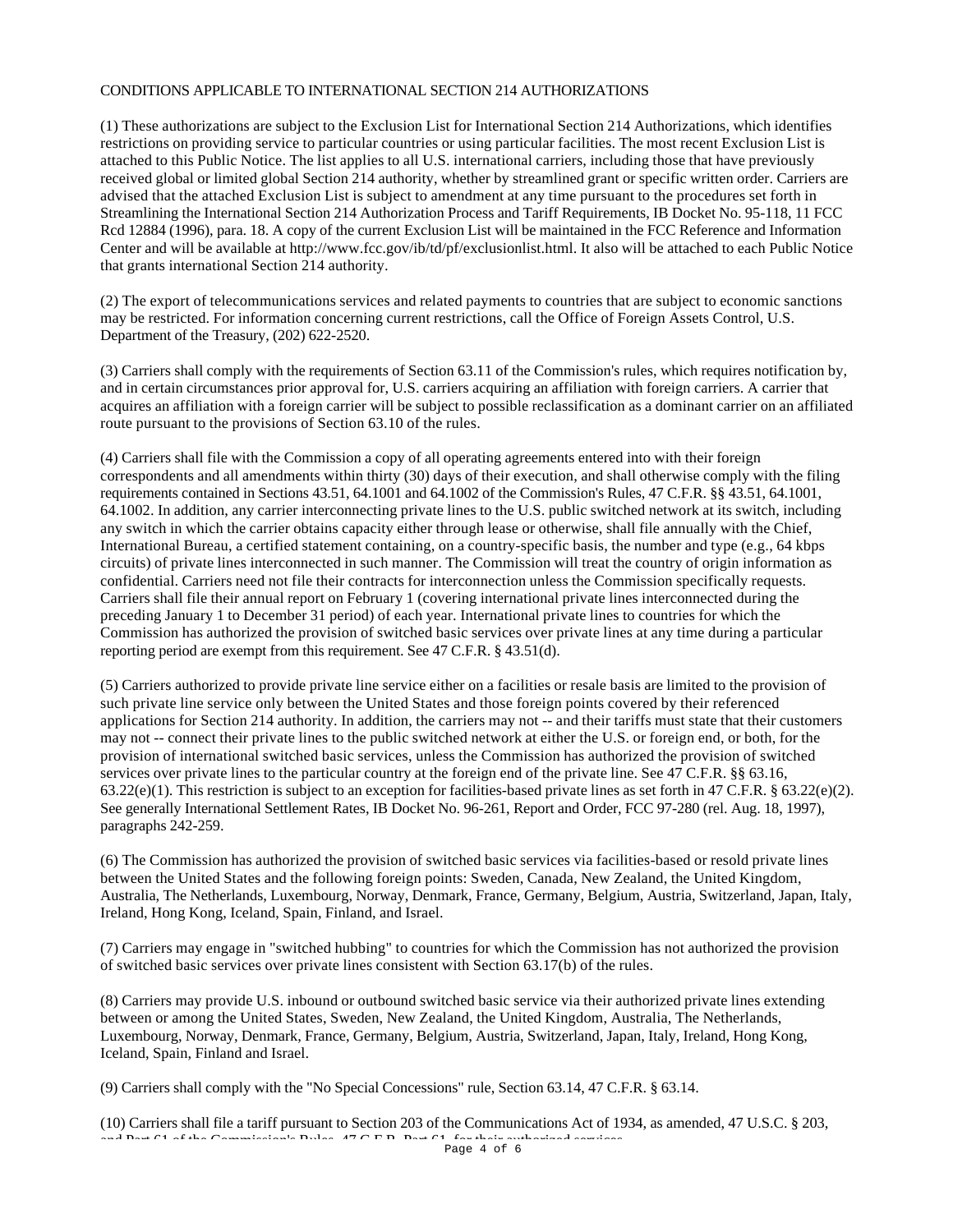and Part 61 of the Commission's Rules, 47 C.F.R. Part 61, for their authorized services.

(11) Carriers shall file the annual reports of overseas telecommunications traffic required by Section 43.61(a). Carriers shall also file the quarterly reports required by Section 43.61 in the circumstances specified in paragraphs (b) and (c) of that Section.

(12) Carriers shall file annual reports of circuit status and/or circuit additions in accordance with the requirements set forth in Rules for Filing of International Circuit Status Reports, CC Docket No. 93-157, Report and Order, 10 FCC Rcd 8605 (1995). See 47 C.F.R. §§ 43.82, 63.23(e). These requirements apply to facilities-based carriers and private line resellers, respectively.

(13) Carriers should consult Section 63.19 of the rules when contemplating a discontinuance, reduction or impairment of service. Further, the grant of these applications shall not be construed to include authorization for the transmission of money in connection with the services the applicants have been given authority to provide. The transmission of money is not considered to be a common carrier service.

(14) If any carrier is reselling service obtained pursuant to a contract with another carrier, that contract or a contract summary shall be filed publicly by the underlying carrier in accordance with Section 203 of the Communications Act, 47 U.S.C. § 203, and Competition in the Interstate Interexchange Marketplace, 6 FCC Rcd 5880, 5902 (1991). In addition, the services obtained by contract shall be made generally available by the underlying carrier to similarly situated customers at the same terms, conditions and rates.

(15) To the extent that any of the above-listed applicants intends to provide international call-back services through the use of uncompleted call signaling, its authorization to resell international switched voice and/or data services to provide these services is expressly subject to the conditions listed in VIA USA Ltd., et al., 9 FCC Rcd 2288 (1994), on recon., 10 FCC Rcd 9540 (1995).

(16) To the extent the applicant is, or is affiliated with, an incumbent independent local exchange carrier, as those terms are defined in Section 64.1902 of the rules, it shall provide the authorized services in compliance with the requirements of Section 64.1903. See Regulatory Treatment of LEC Provision of Interexchange Services Originating in the LEC's Local Exchange Area and Policy and Rules Concerning the Interstate, Interexchange Marketplace, Second Report and Order in CC Docket No. 96-149 and Third Report and Order in CC Docket No. 96-61, FCC 97-142 (released April 18, 1997), recon., 12 FCC Rcd 8730.

(17) Any carrier authorized here to provide facilities-based service between the United States and markets served by a foreign carrier with which it has an affiliation may provide U.S. facilities-based service between the United States and such market only if the affiliated foreign carrier has negotiated a settlement rate for its settled traffic with U.S. international carriers that is in effect and is at or below the relevant benchmark settlement rate adopted in International Settlement Rates, IB Docket No. 96-261, Report and Order, FCC 97-280 (rel. Aug. 18, 1997) (Benchmarks Order). See also Benchmarks Order, paragraphs 224-227. For the purposes of this condition, "affiliation" and "foreign carrier" are defined in Section 63.09.

Petitions for reconsideration under Section 1.106 or applications for review under Section 1.115 of the Commission's rules in regard to the grant of any of these applications may be filed within thirty days of this public notice (see Section  $1.4(b)(2)$ ).

For additional information, please contact the FCC Reference and Information Center, Room CY-A257, 445 12th Street SW, Washington, D.C. 20554, (202) 418-0270.

Exclusion List for International Section 214 Authorizations

-- Last Amended May 19, 1999 --

The following is a list of countries and facilities not covered by grant of global Section 214 authority under Section  $63.18(e)(1)$  of the Commission's Rules, 47 C.F.R. §  $63.18(e)(1)$ . In addition, the facilities listed shall not be used by U.S. carriers authorized under Section 63.18 of the Commission's Rules unless the carrier's Section 214 authorization specifically lists the facility. Carriers desiring to serve countries or use facilities listed as excluded hereon shall file a separate Section 214 application pursuant to Section 63.18(e)(4) of the Commission's Rules. See generally 47 C.F.R.